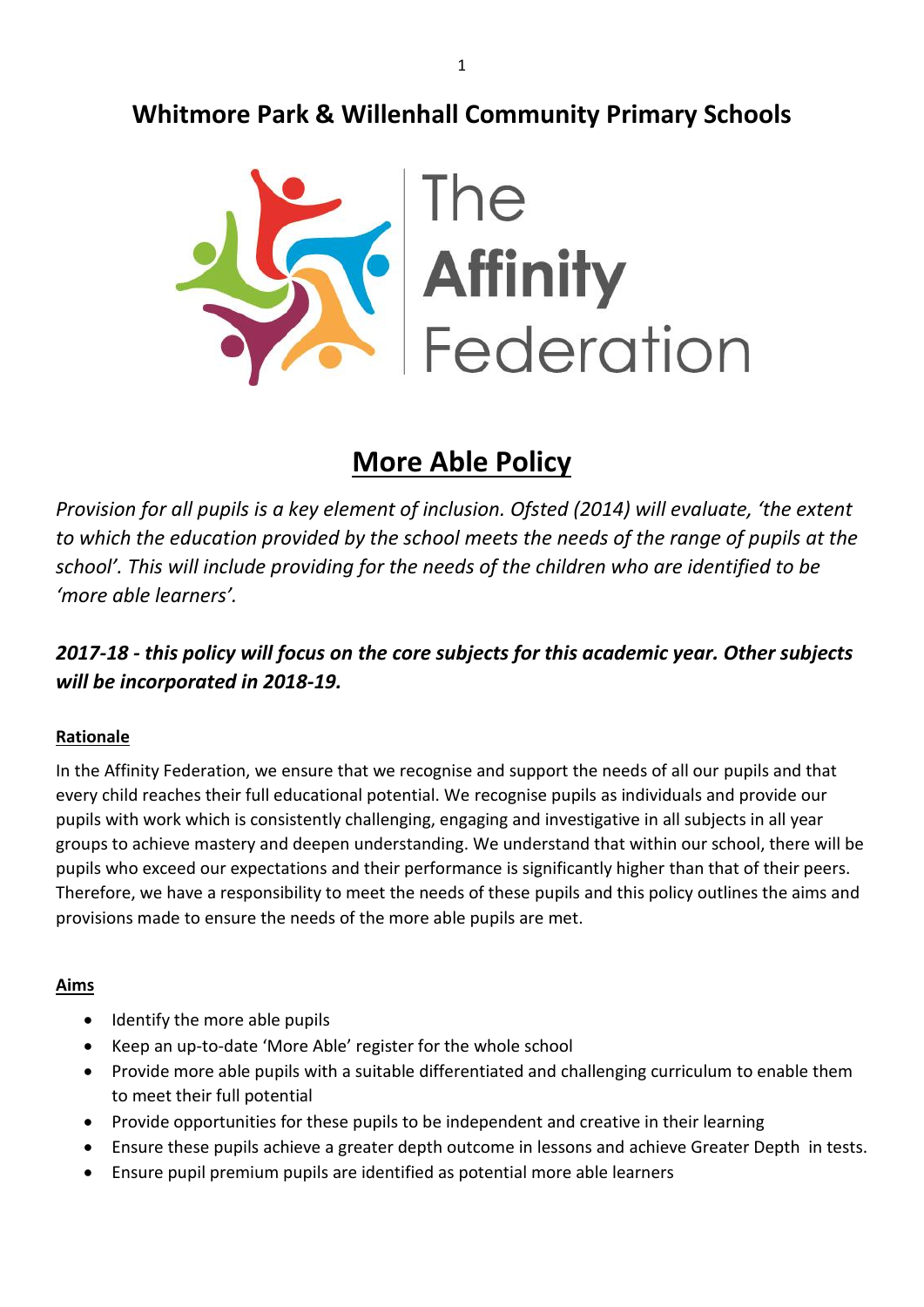#### **Identification Characteristics of a More Able Child**

More able pupils are those who have the ability or abilities beyond the large majority of their peers and consequently require more challenging learning to extend and deepen their knowledge. The characteristics of a more able pupil may be:

- Shows perseverance and resilience
- Able to learn quickly
- Have a rich vocabulary
- Have an excellent memory
- Have a long attention span
- Logical thinkers
- Reason well
- Show compassion and empathy
- Creative and imaginative
- Inquisitive

#### **These pupils might present themselves in different groups such as:**

- Those with outstanding ability, apparent during lessons.
- Pupils with high levels of ability but not achieving a high level
- Good all-rounders
- High ability in one area only
- SEND (ASD, dyslexia)
- Keen to disguise their ability
- $\bullet$  High ability with low motivation
- **•** Behavioural difficulties
- Pupils who are pupil premium

Within this, a small number of pupils will show exceptional ability in one or more subjects of the statutory curriculum. In addition to this, we will also celebrate the pupils who are particularly good at helping others or having compassion for others.

The class teacher will identify these pupils using a range methods:

- Teacher assessment
- Test performances
- Information from parents
- Information from previous teacher or other professionals.

The pupils who are identified will be recorded on the Affinity Federation's 'More Able' register. This register is to be fluid and updated regularly at every assessment period or as and when the teacher feels necessary. Changes will be shared with subject leads and SLT.